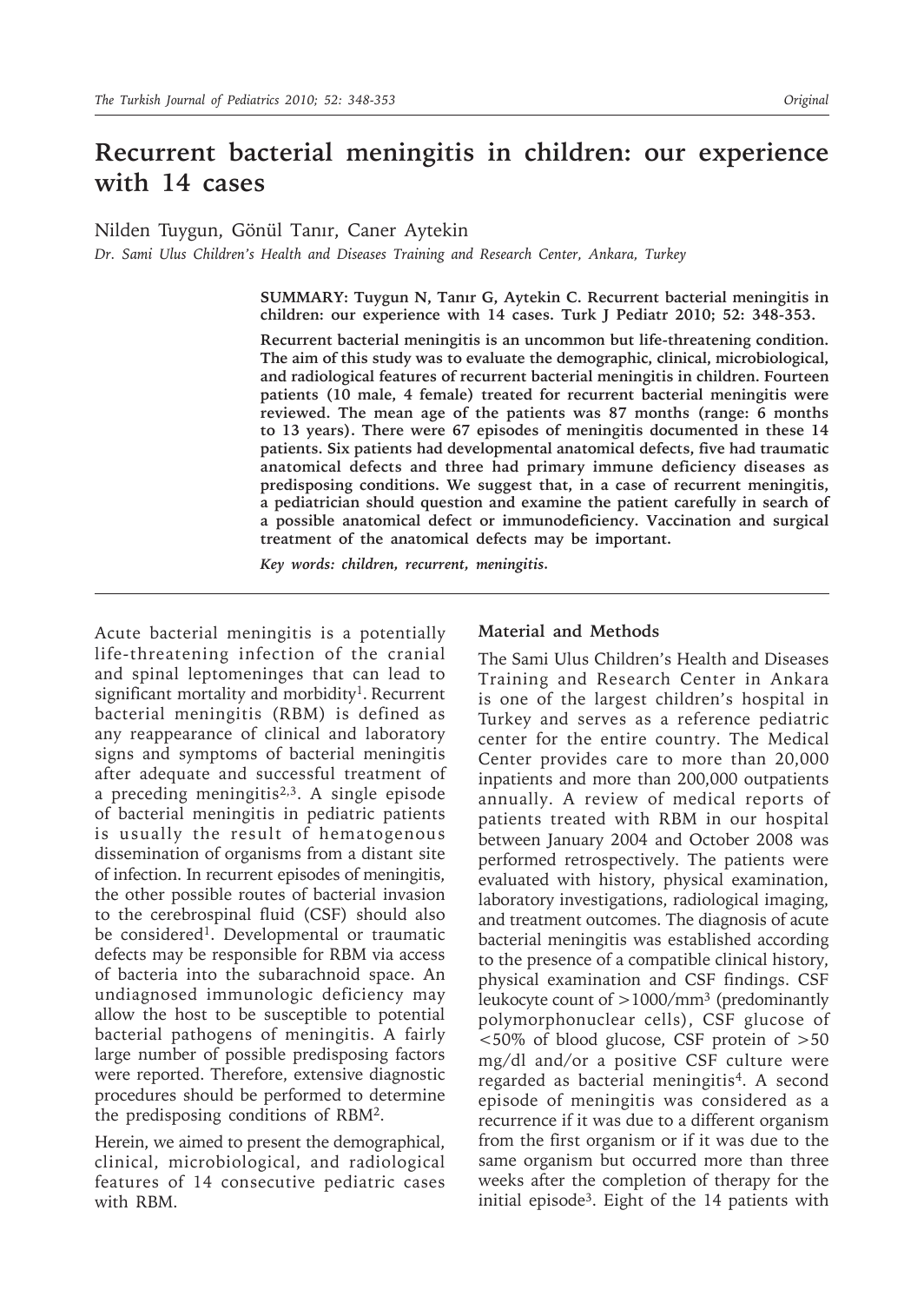RBM were diagnosed clinically, bacteriologically and/or according to laboratory results at our institution initially. The remaining six cases were referred to our institution for further management, after the diagnosis of acute bacterial meningitis was established elsewhere. Their diagnosis was also established by medical records. Patients with ventriculo-peritoneal shunts were excluded because the clinical, microbiological, diagnostic, and treatment features differ from acute bacterial meningitis. Immunological evaluations including absolute peripheral leukocyte and neutrophil counts, quantitative serum immunoglobulin (Ig) and IgG subclass levels, complement 3 and 4 levels, isohemagglutinin levels, and human immunodeficiency virus (HIV) antibody test were performed in all patients. Total hemolytic complement activity (CH50) test was not available in our center; therefore, only eight of the patients were tested for CH50.

Further immunological investigations were done when unusual microorganisms were cultured from the CSF. The patients with no history of trauma and with no evidence of CSF leakage also underwent advanced immunological investigations. Cranial computerized tomography (CT) was conducted on all patients. A CT scan of paranasal sinuses and temporal bones, cranial magnetic resonance imaging (MRI) and MR cisternography were performed in selected cases according to their clinical risk factors.

### **Results**

The total number of acute bacterial meningitis cases in the study period was 128. Data from 14 of the 17 patients with RBM are presented because 3 cases with ventriculo-peritoneal shunts were excluded. After excluding the 6 cases who were referred, the institutional RBM rate was 6.2% (8 of 128), while our overall institutional RBM rate was 10.9% (14 of 128). The mean patient age was 87 months (range: 6-156 months). The mean follow-up was 19.5 months (range: 4-54 months). Of the 14 patients, 10 were male and 4 were female. The total number of meningitis episodes was 67, with a range of 2-20 episodes per patient. The etiology of RBM was a development defect in 6 patients, a traumatic anatomical defect in 5 patients and a primary immunological disorder

in 3 patients. CSF rhinorrhea was detected in 3 patients with encephalocele, posttraumatic meningitis and Mondini dysplasia. Five patients had a history of trauma (3 had a motor or motorcycle accident, 1 had a history of falling from 2-story height and 1 had skewer penetration to the nose). The period between trauma and the first episode of meningitis varied from 12 to 114 months, with a mean of 38 months.

The causative agents of RBM were *Streptococcus pneumoniae* in 8 patients, *Salmonella typhi serotype enteritidis* in 1 patient and *Haemophilus influenzae* type *e* biotype 4 in 1 patient in a total of 28 episodes. In the remaining 39 episodes of meningitis, no organisms were grown in CSF. The number of isolated organisms of the patients are shown in Table I. *Salmonella typhi serotype enteritidis* and *Haemophilus influenzae* type *e* biotype 4 were detected in patients with interleukin-12 receptor β-1 (IL-12 Rβ1) deficiency and common variable immunodeficiency (CVID), respectively. No pathogen was cultured in the remaining 4 patients. Basic immunologic studies were all normal except in the patients with CVID and IgG2-G4 deficiency. CH50 tests were positive in 8 patients who were able to be tested. Eight of the 11 patients with developmental and traumatic anatomical defects were diagnosed by CT. However, patient nos. 3, 8 and 11 underwent MR cisternography as CT scans revealed no pathology contributing to the recurrent meningitis.

All of the patients were treated with a combination of ceftriaxone and vancomycin. When the culture results revealed ceftriaxonesusceptible *S. pneumoniae* or the other susceptible organisms, vancomycin was stopped. The cases with IgG2-G4 deficiency and CVID were also treated with intravenous immunoglobulin every 21 days. The case with IL-12 Rβ1 defect was treated with recombinant interferon gamma (rIFN-γ, Imukin, Boehringer-Ingelheim, 50  $\mu$ g/m<sup>2</sup>, 3 times a week subcutaneously) in addition to antibiotic therapy. None of the patients had prophylactic antibiotic treatment. All patients were vaccinated with non-conjugate pneumococcal vaccine and *H. influenzae* type b vaccine, depending on the patient's age. Five of six patients with developmental anatomical defects underwent corrective neurosurgical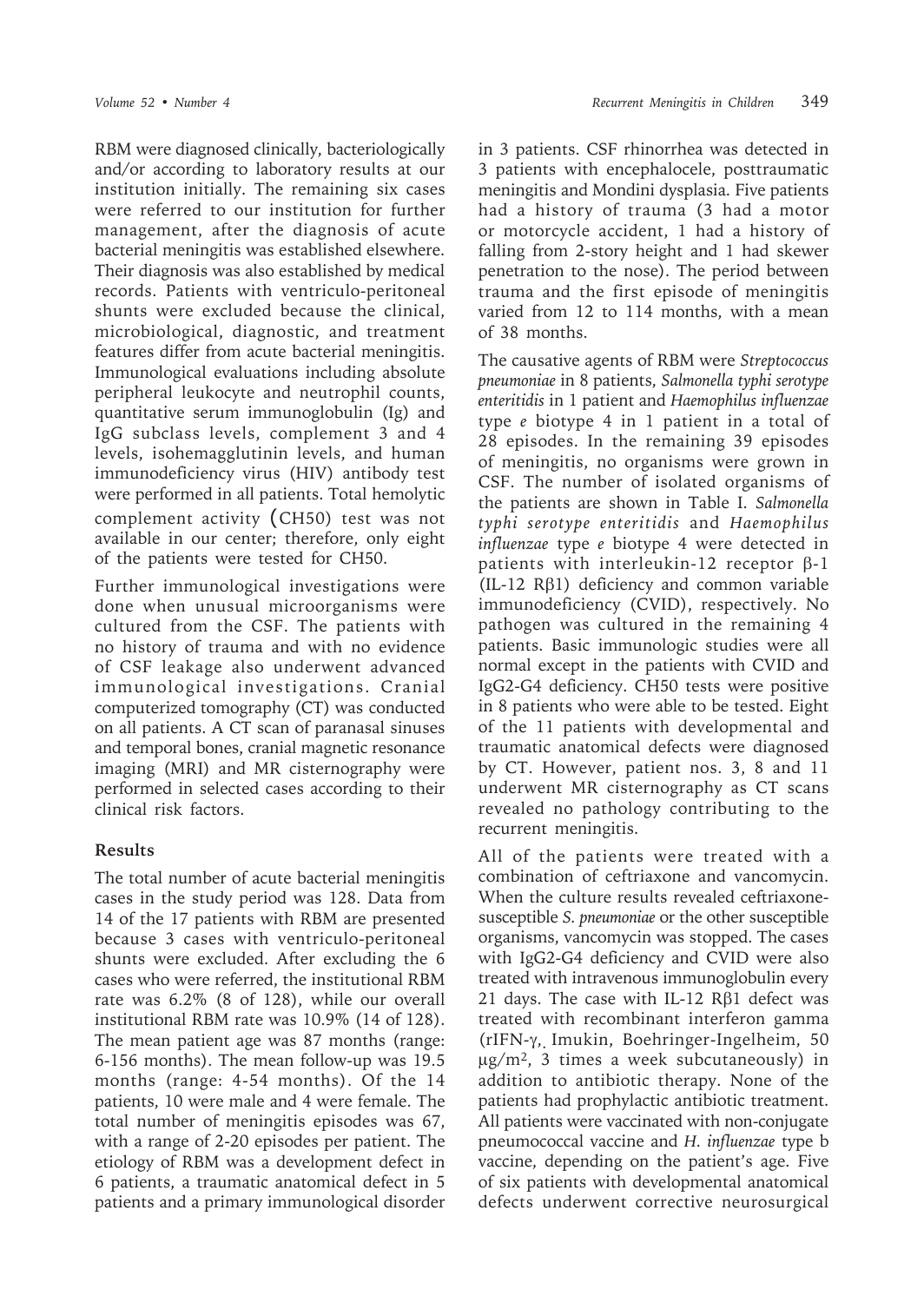| 350 | Tuygun N, et al |  |  |  |
|-----|-----------------|--|--|--|
|-----|-----------------|--|--|--|

| No | Age<br>(years) | Sex          | No of<br>episodes | Responsible<br>organism<br>/no of isolated<br>microorganisms | Etiology                                                 | Surgical<br>treatment | Outcome                                               |  |
|----|----------------|--------------|-------------------|--------------------------------------------------------------|----------------------------------------------------------|-----------------------|-------------------------------------------------------|--|
| 1  | 13             | M            | $\overline{2}$    | S. pneumoniae<br>/2                                          | Trauma (fracture<br>at left petrous<br>bone)             | N <sub>o</sub>        | Unknown                                               |  |
| 2  | 8              | M            | 3                 | ?                                                            | DD<br>(encephalocele)                                    | Yes                   | No meningitis<br>episode for 3<br>years               |  |
| 3  | 13             | M            | 5                 | ?                                                            | DD (fistula<br>between dura<br>and sinus<br>ethmoidalis) | Yes                   | No meningitis<br>episode for 2<br>years               |  |
| 4  | 5              | F            | 3                 | ?                                                            | Trauma (defect<br>on mastoid<br>antrum)                  | Yes                   | No meningitis<br>episode for 2<br>years               |  |
| 5  | 1.5            | M            | 6                 | S. typhi $/3$                                                | PID (IL-12 $1\beta R$<br>defect)                         | N <sub>o</sub>        | Dead                                                  |  |
| 6  | 12             | M            | 20                | S. pneumoniae<br>/9                                          | Trauma (fistula<br>at anterior skull<br>base)            | Yes                   | Meningitis<br>episodes persist,<br>going on 4.5 years |  |
| 7  | 2              | $\mathbf{F}$ | 5                 | S. pneumoniae<br>/2                                          | DD (Mondini<br>dysplasia)                                | Yes                   | No meningitis<br>episode for 3.5<br>years             |  |
| 8  | 8              | M            | $\overline{2}$    | S. pneumoniae<br>/2                                          | DD (fistula at<br>cribriform plate)                      | N <sub>o</sub>        | No meningitis<br>episode for 2<br>years               |  |
| 9  | 11.5           | F            | $\overline{2}$    | S. pneumoniae<br>/2                                          | Trauma (defect<br>on mastoid<br>antrum)                  | N <sub>o</sub>        | No meningitis<br>episode for 2<br>years               |  |
| 10 | 0.5            | M            | $\overline{2}$    | S. pneumoniae<br>/2                                          | DD<br>(encephalocele)                                    | Yes                   | No meningitis<br>episode for 1 year                   |  |
| 11 | 9.5            | M            | $\sqrt{2}$        | S. pneumoniae<br>/1                                          | Trauma (fistula<br>at anterior<br>cribriform plate)      | Yes                   | No meningitis<br>episode for 9<br>months              |  |
| 12 | 1.5            | M            | $\overline{4}$    | ?                                                            | DD (dermal<br>sinus tract)                               | Yes                   | No meningitis<br>episode for 9<br>months              |  |
| 13 | $\,8\,$        | F            | $\overline{9}$    | S. pneumoniae<br>/4                                          | PID (IgG2-IgG4<br>deficiency)                            | No                    | Dead                                                  |  |
| 14 | 9              | M            | $\overline{2}$    | H. influenzae $/1$                                           | PID (common<br>variable                                  | No                    | No meningitis<br>episode for 4<br>months              |  |

## **Table I.** Features of the Patients with Recurrent Bacterial Meningitis

**DD:** Developmental defect. **PID:** Primary immunological disorder. IL: Interleukin.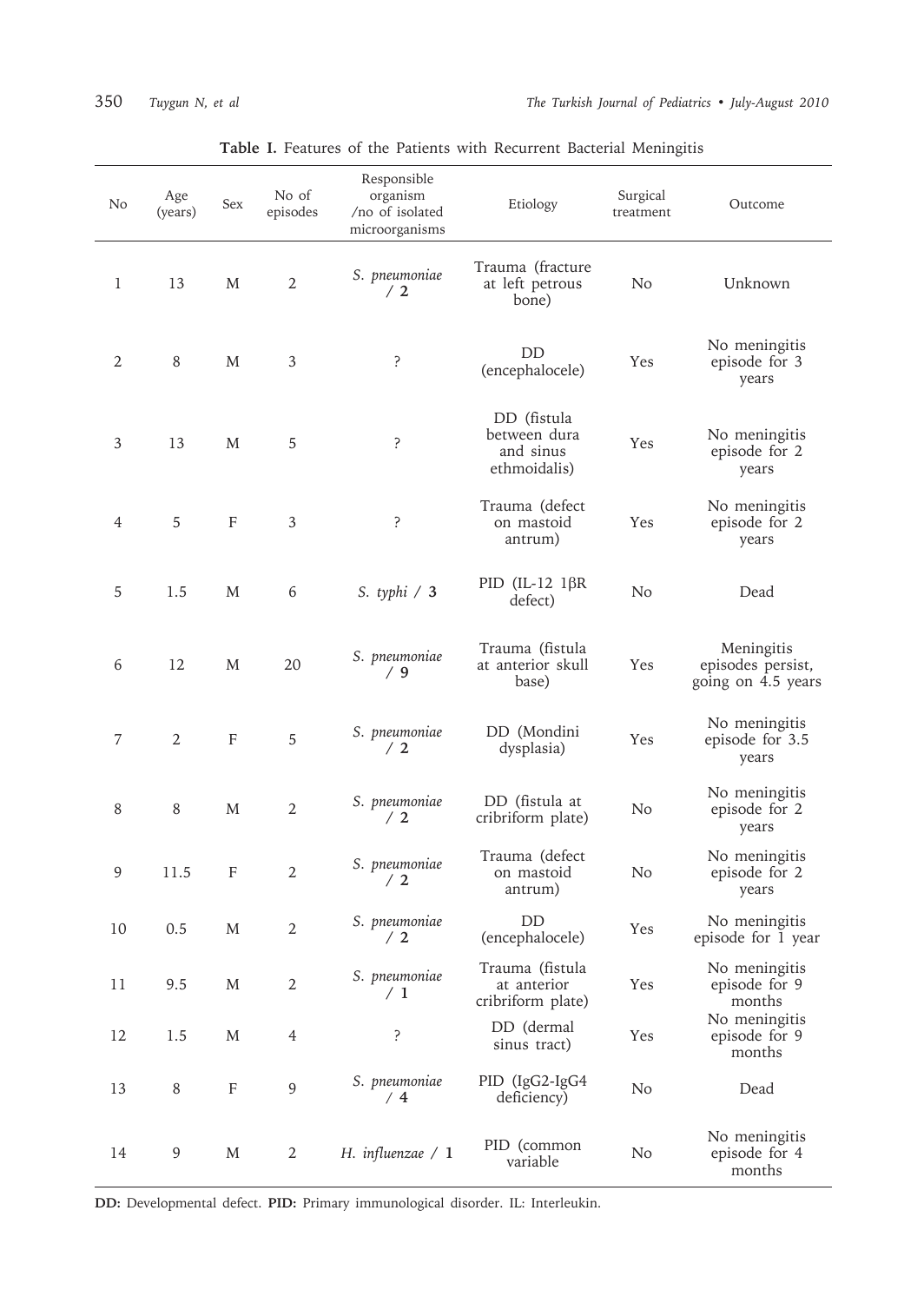operations. Neurosurgeons did not advise any surgical procedure to the remaining case of bony defect in the cribriform plate of the ethmoid bone (patient no. 8). He had no meningitis episode for 2 years. Three of five cases of traumatic anatomical defects were operated. From the total number of 8 patients who underwent neurosurgical operations, 7 of them were free of any recurrences as of the time of reporting. The remaining patient (no. 6) continued having meningitis episodes. The MR cisternography of this patient revealed ongoing fistula. Two cases with RBM died from IL-12 Rβ1 deficiency and IgG2-G4 deficiency at the sixth and ninth episodes of meningitis, respectively. Late complications of acute bacterial meningitis in the patients with RBM could not be evaluated as they had short-term and irregular follow-ups. The patient features are summarized in Table I.

### **Discussion**

Recurrent bacterial meningitis is an uncommon condition in children. There have been relatively scarce reports concerning the incidence of recurrent meningitis. A review of 463 children with bacterial meningitis identified six patients with confirmed recurrent episodes, representing an incidence of 1.3% 5. In an adult study, Adriani et al.<sup>6</sup> estimated the annual incidence of RBM to be around 0.12 cases per 100,000 adults, an incidence of 5% of communityacquired bacterial meningitis episodes. Since our center provides care as a reference hospital, our institutional and overall institutional RBM rates were found to be noticeably high, at 6.2% and 10.9%, respectively. Most of the reports on RBM are composed of isolated case reports. Only 15 reports determined five or more cases, mostly belonging to the last decade<sup>1-3,5,7-9</sup>. Kline10 reviewed the literature for 10 years and collected 47 pediatric and adult patients in 1989. Of these 47 patients, the underlying cause was immunodeficiency in 21% of cases; congenital, traumatic and surgical CSF fistula and unknown cause accounted for 74% and 6%, respectively. Immune system disorders are relatively uncommon but important causes of recurrent meningitis<sup>11</sup>. Recently, a comprehensive review on RBM was reported by Tebruegge and Curtis<sup>3</sup> in 2008. They identified 144 publications in the literature from 1998 to 2007. Based on their data, a total of 363

cases with RBM including both children and adults were reported. Of these 363 patients, the underlying cause was immunodeficiency in 132 (36%) cases, developmental anatomical defects in 112 (31%), traumatic defects in 102 (28%), and parameningeal infections in 17 (5%). In our patients, we found mostly developmental or traumatic anatomical defects as the underlying cause; no parameningeal infections were determined. Parameningeal infections are known to cause bacterial meningitis, but there is no case report of RBM due to parameningeal infection in children3.

Developmental and traumatic anatomical defects are fundamental underlying causes of RBM. These conditions are mostly due to the presence of a communication of the subarachnoid space with the paranasal sinuses, nasopharynx, middle ear cavity, or skin. Fractures of the paranasal sinuses, cribriform plate and petrous bone can lead to communications with paranasal sinuses, nasopharynx, and middle ear cavity, respectively<sup>11,12.</sup> In these patients, meningitis may be recurrent and due to the possible direct contact of bacteria in these cavities, most commonly caused by *S. pneumoniae*<sup>13</sup>*.* In our series, *S. pneumoniae* was cultured from the CSF in 6 of the 11 cases of anatomical defects. CSF rhinorrhea or otorrhea is an important clue for determining the predisposing conditions for recurrent meningitis. Taking a detailed history and a comprehensive physical examination may enable realization of a CSF rhinorrhea. We had only three cases with rhinorrhea, all of whom were operated to prevent CSF leakage. Although CSF leakage may improve spontaneously after trauma, 10% to 20% of patients experience RBM. A greater associated risk has been reported when CSF leakage exists, in particular, if it persists for more than seven days<sup>13</sup>. In case of the existence of developmental or traumatic anatomical defects, a pediatrician needs neurosurgical or otolaryngological consultation to evaluate the necessity of surgical repair, which has an overall high success rate and low mortality and morbidity<sup>6,7.</sup> The interval between trauma and the first episode of meningitis is known to be variable from a few hours to many years 3,5,8. In our series, the longest period was determined as 9.5 years. Therefore, detailed information about trauma history pertaining to infancy plays an important role in determining the predisposing factors for RBM.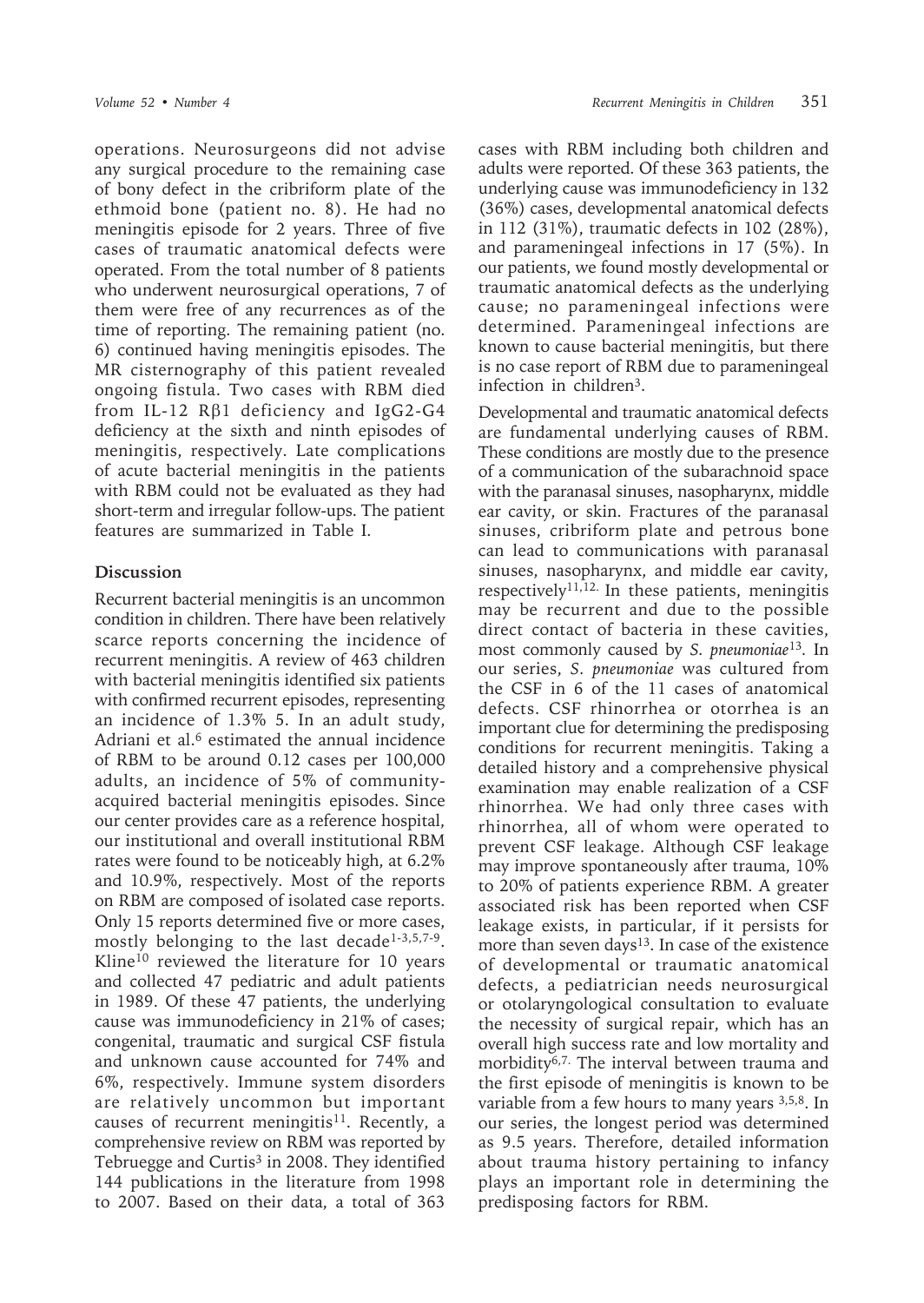Patients with congenital anatomical defects such as skull base defects, especially anterior localization, encephalocele, intracranial or intraspinal defects with or without a dermal connection, inner ear defects including Mondini dysplasia, neuroenteric fistula, and fibrous bone dysplasia are susceptible to RBM11,14. Of the inner ear defects, Mondini dysplasia is a developmental arrest characterized by hypoplasia of the cochlear labyrinth and is usually accompanied by sensorineural hearing loss with or without vestibular symptoms. This developmental defect can be associated with CSF leak and recurrent meningitis. An anatomical fistula between the inner ear and CSF is the main cause of meningitis in Mondini dysplasia15. It is reported that the first attack of meningitis can delay until school age, as in our patients with developmental anatomical defects<sup>8</sup>.

Patients with immune disorders are at increased risk of RBM. Undiagnosed immune deficiency can enable the host defenses as inadequate barriers to potential bacterial pathogens<sup>5</sup>. Asplenia, X-linked agammaglobulinemia, selective decrease in IgG, IgA and IgG2 subclasses and deficiency of complement components (C3, C7, C8, C9) are well-known immune disorders leading to RBM3,5,14. CH50 has an important role in determining *late*acting complement components16. In our study, as the CH50 test was applied in only 8 patients, a clear explanation of any deficiency of a component of complement can not be made. In addition to these causes, patients with defects of IL-12 IL-23/ IFNγ axis are susceptible to weakly virulent non-typhoidal salmonella species septicemia and life-threatening infections, as in our case of *Salmonella typhi serotype enteritidis*  meningitis<sup>17</sup>.

Even if no other abnormality is found on the imaging studies except CSF leakage, basic investigations for immune deficiency should be considered before surgery. The two cases with recurrent *S. enteritidis* meningitis and pneumococcal meningitis who were diagnosed as primary immunological disorders died despite the appropriate treatments. To our knowledge, meningitis due to *H. influenzae* type *e* biotype 4 is an extremely rare pathogen<sup>18</sup>, and only one case with RBM due to this microorganism was reported in the literature<sup>19</sup>. *S. enteritidis* may be a cause of meningitis in young infants, functional or anatomical asplenia, and defects of the IL-12 IL-23/ IFN-γ axis. However, recurrent *S. enteritidis* meningitis is rarely reported<sup>17</sup>.

In RBM, imaging studies should include CT of the cranium, paranasal sinuses and temporal bones5. When these imaging methods remain insufficient, further imaging studies including CT cisternography or MR cisternography can be performed in selected patients. MRI scans offer the best definition of brain parenchyma and soft tissue, which is particularly important in the context of encephaloceles<sup>3</sup>. It is reported that MR cisternography has a higher detection sensitivity of CSF fistulas than CT cisternography<sup>20</sup>. Our three cases with CSF fistulas could be diagnosed using MR cisternography.

The use of prophylactic antibiotics remains controversial in patients with skull base defects and CSF fistulas<sup>8,22</sup>. A newly reported review showed that antibiotic chemoprophylaxis had no benefit in preventing the recurrence of meningitis in basilar skull fractures, whether or not there is evidence of CSF leakage<sup>13</sup>. Once antibiotic prophylaxis is commenced, it should be continued for many years with the risk of colonization by more resistant flora19. None of our patients underwent prophylactic antibiotic treatment. Vaccination against pneumococci, *H. influenzae* type b and meningococci is the mainstay of preventive treatment in cases of RBM23. However, there are questions about the efficacy of immunization in cases of RBM caused by anatomical defects<sup>6,21</sup>. Vaccination failed to prevent recurrence in our two cases with immunodeficiencies. On the other hand, vaccination might be efficacious in some patients with anatomical defects (patient nos. 8 and 9). Studies with large patient series with RBM can clarify this agreement.

In conclusion, in a case of RBM, a pediatrician should question and examine the patient carefully in search of a possible developmental or traumatic anatomical defect or immunodeficiency disease. Generally, excessive diagnostic and therapeutic procedures are indicated. A number of possible predisposing factors should be kept in mind before starting